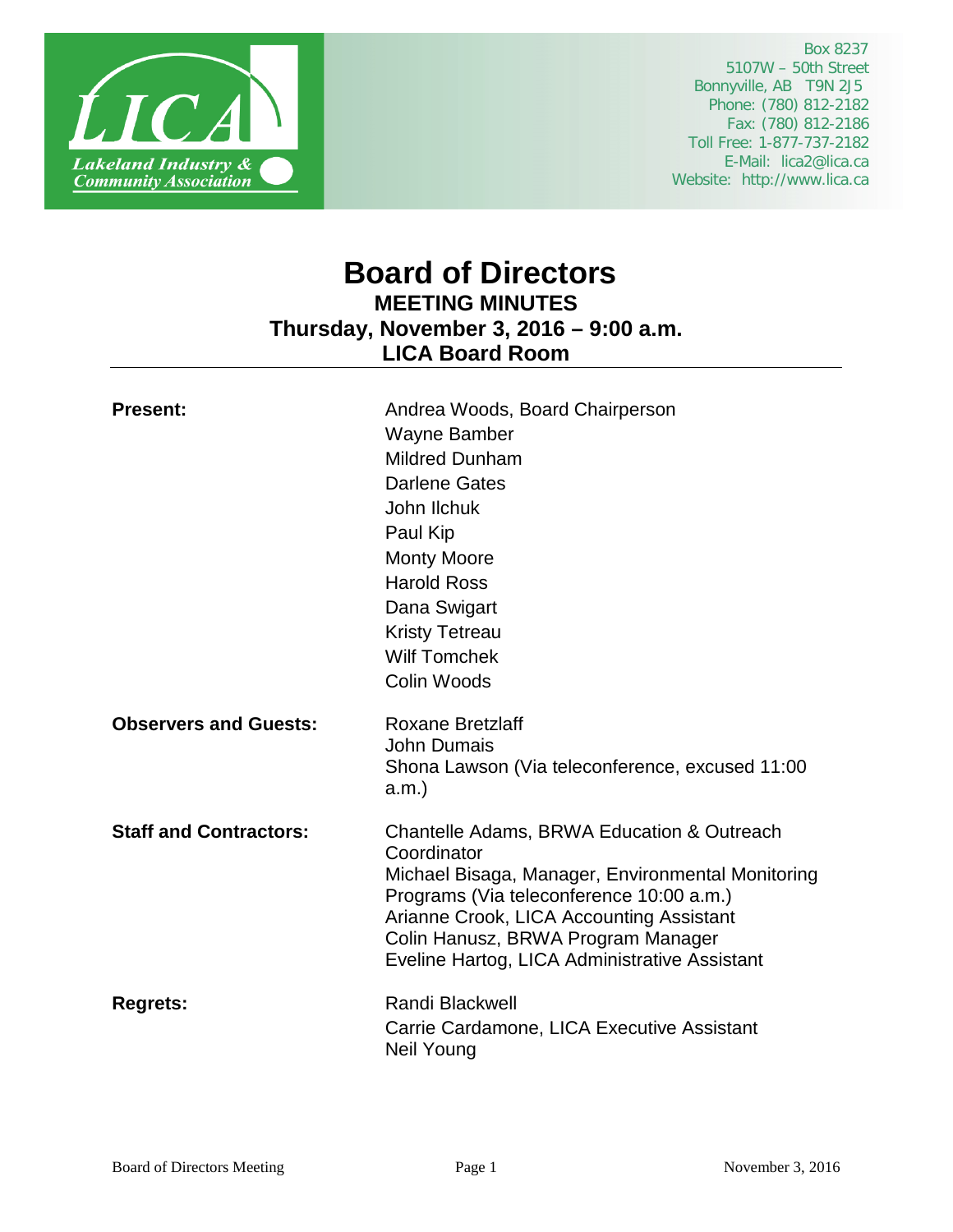# **1. CALL TO ORDER**

Chairperson Andrea Woods called the meeting to order at 9:05 a.m.

- **1.1 Roundtable Introductions**
- **1.2 Vision, Mission and Values**
- **1.3 Roll Call**

### **2. APPROVAL OF AGENDA**

**#1 Moved by Harold Ross AND RESOLVED that the November 3, 2016 Agenda be amended to include:**

- **4.4 Governance Committee Recommendations to the Board on Policy 6.3 – Signing Authority**
- **4.5 Governance Committee Recommendations to the Board on Policy 6.6 – Records Retention**
- **4.6 Governance Committee Recommendations to the Board on Policy 6.12 – Rewards and Acknowledgement**
- **4.7 Governance Committee Recommendations to the Board on Bylaws – Article 13**
- **4.8 Governance Committee Further Recommendations to the Board**

**and, that the November 3, 2016 Agenda be approved, as amended.**

#### **3. APPROVAL OF MINUTES**

**#2 Moved by Wilf Tomchek AND RESOLVED that the Minutes of the Board of Directors Meeting of October 6, 2016 be approved, as presented.**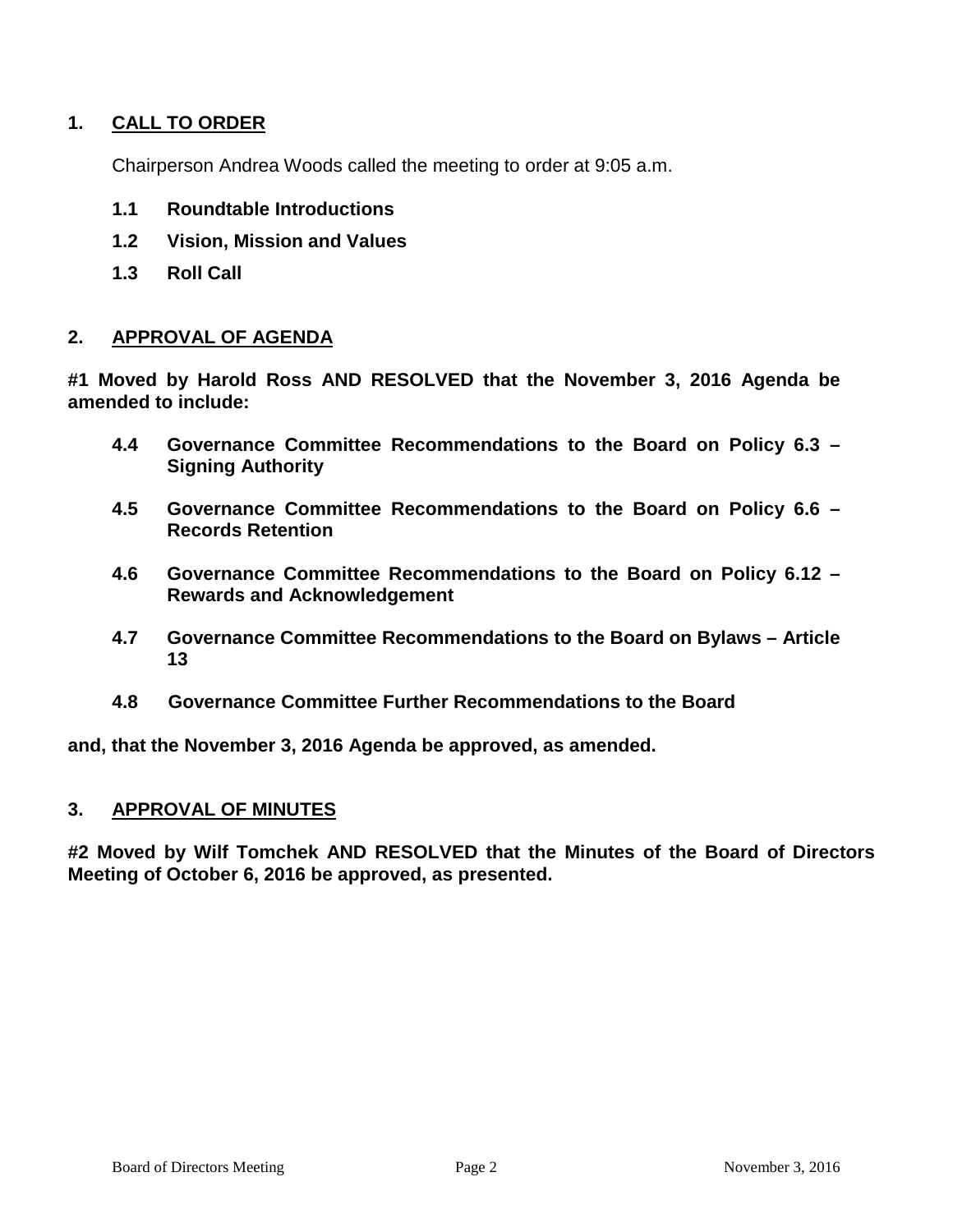# **4. ITEMS FOR DECISION**

## **4.1 2016-2017 Goals – Strategic Planning dated June 9, 2016 – Review and Approval**

Andrea presented the 2016-17 Goals from the Strategic Planning meeting and felt that once the row containing, "Public acceptance, NOTE: This is a Strategy, Not a Goal", was deleted the document was acceptable.

### **#3 Moved by Colin Woods AND RESOLVED that the 2016-17 Goals – Strategic Planning document be accepted with the deleted row.**

# **4.2 2016 Annual Report Request for Quotes (RFQ)**

Arianne Crook gave a verbal report on her recommendations regarding production of the 2016 Annual Report, suggesting that the report could be emailed out in most instances.

**#4 Moved by Darlene Gates AND RESOLVED that Arianne Crook continue with this project with a budget of \$10,000.00, running 500 copies and using Dark Horse Media.**

#### **4.3 Clean Air Strategic Alliance (CASA) – Interest – Based Negotiation Workshop January 5, 2017 or February 2, 2017**

The Board discussed the various dates and decided that February 2, 2017 would be preferable and that LICA staff will confirm this with CASA.

LICA staff will also contact all committee members to invite them to this workshop.

## **4.4 Governance Committee Recommendations to the Board on Policy 6.3 – Signing Authority**

Wayne Bamber detailed the changes made by the Governance Committee.

### **# 5 Moved by Darlene Gates AND RESOLVED that Policy 6.3 – Signing Authority, be amended as follows:**

**"6.3.1 Directive", and**

**"6.3.1.2 The Chair has been designated by the Board as the signatory on all official documents unless otherwise delegated.", and**

### **"6.3.2.1 Payments", and**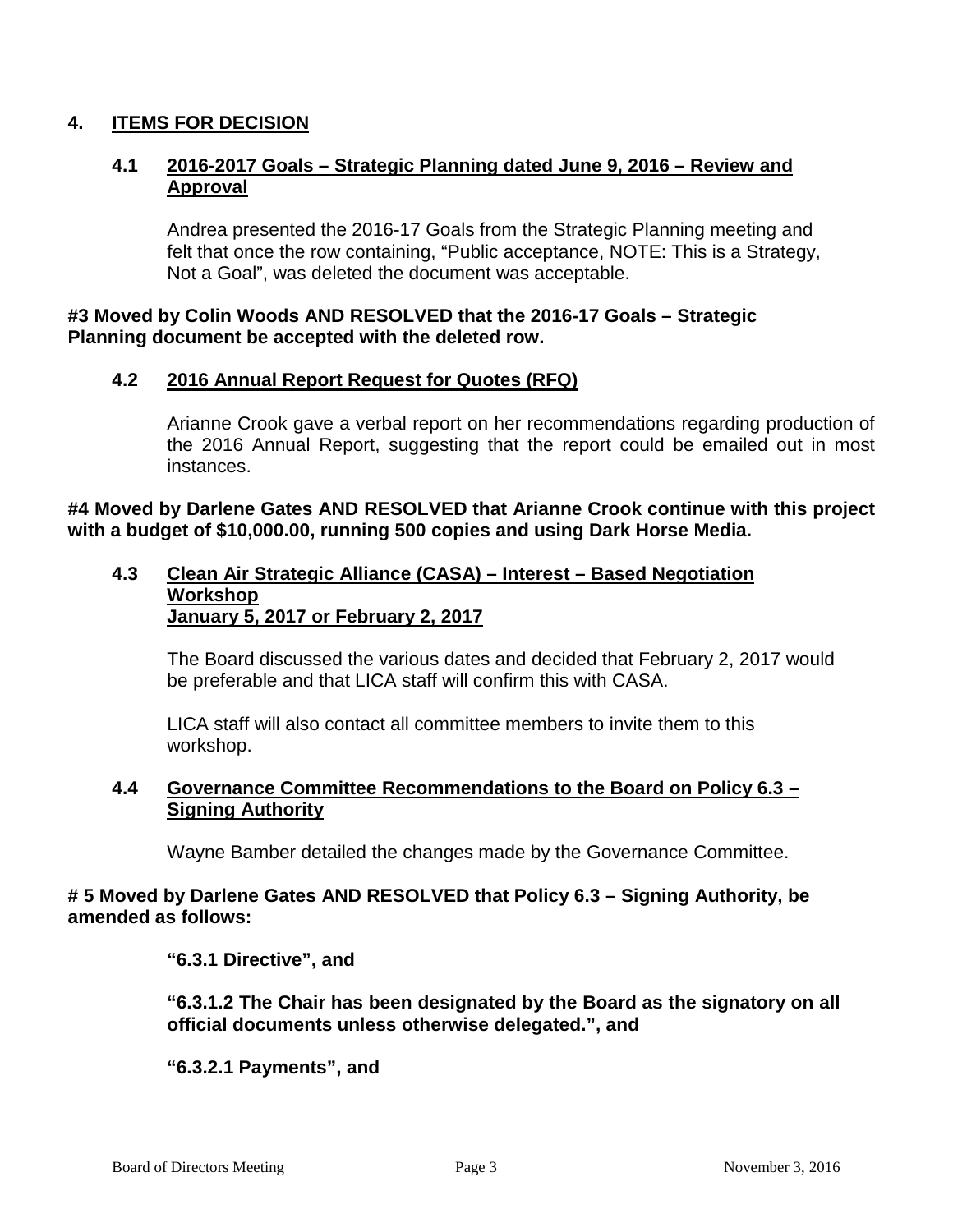**"6.3.2.1.1 All payments on behalf of the Association will be made with the approval of any two of the Chairperson, Vice-Chair, Secretary Treasurer.", and**

**Deleting Article 6.3.2.1.2, and Article 6.3.2.1.3, and**

**"6.3.2.2.1 LICA contracts and agreements must be signed by any two of the Chair, Vice-Chair and Secretary-Treasurer of LICA. All contracts must also be pre- approved by the Board, the LICA Airshed Zone, or the Beaver River Watershed Alliance, as applicable.", and**

**Deleting Article 6.3.2.2.2 and Article 6.3.2.2.3, and**

**Amending Article 6.3.2.2.4 to now be "Article 6.3.2.2.2 Copies of the contracts, grants and other documents requiring decision/signature by LICA, the LICA Airshed Zone, or the Beaver River Watershed Alliance shall be made available for review a minimum of two weeks before decision/signature is required."**

### **4.5 Governance Committee Recommendations to the Board on Policy 6.6 – Records Retention**

Wayne Bamber reviewed the various changes in Policy 6.6 with the Board.

**#6 Moved by Monty Moore AND RESOLVED that Policy 6.6 – Records Retention, be amended as follows:**

### **"6.6.1 Directive", and**

**"6.6.1.1 The Executive Manager will develop an efficient, effective, and properly maintained records management system that encompasses the planning, creation, access, and disposition of records of LICA, Board and committee records.", and**

**"6.6.1.4 Records vital to the organizational, legal, or financial operations of the Association shall be protected and backed up monthly, as a minimum.", and**

**"6.6.2.1 Board and committee minutes and administrative records which relate to the Association's history, reflect legal obligations, or relate to policy decisions shall be retained, secured, and kept in duplicate (e.g. electronic and/or hard copies) until the Association ceases operation."**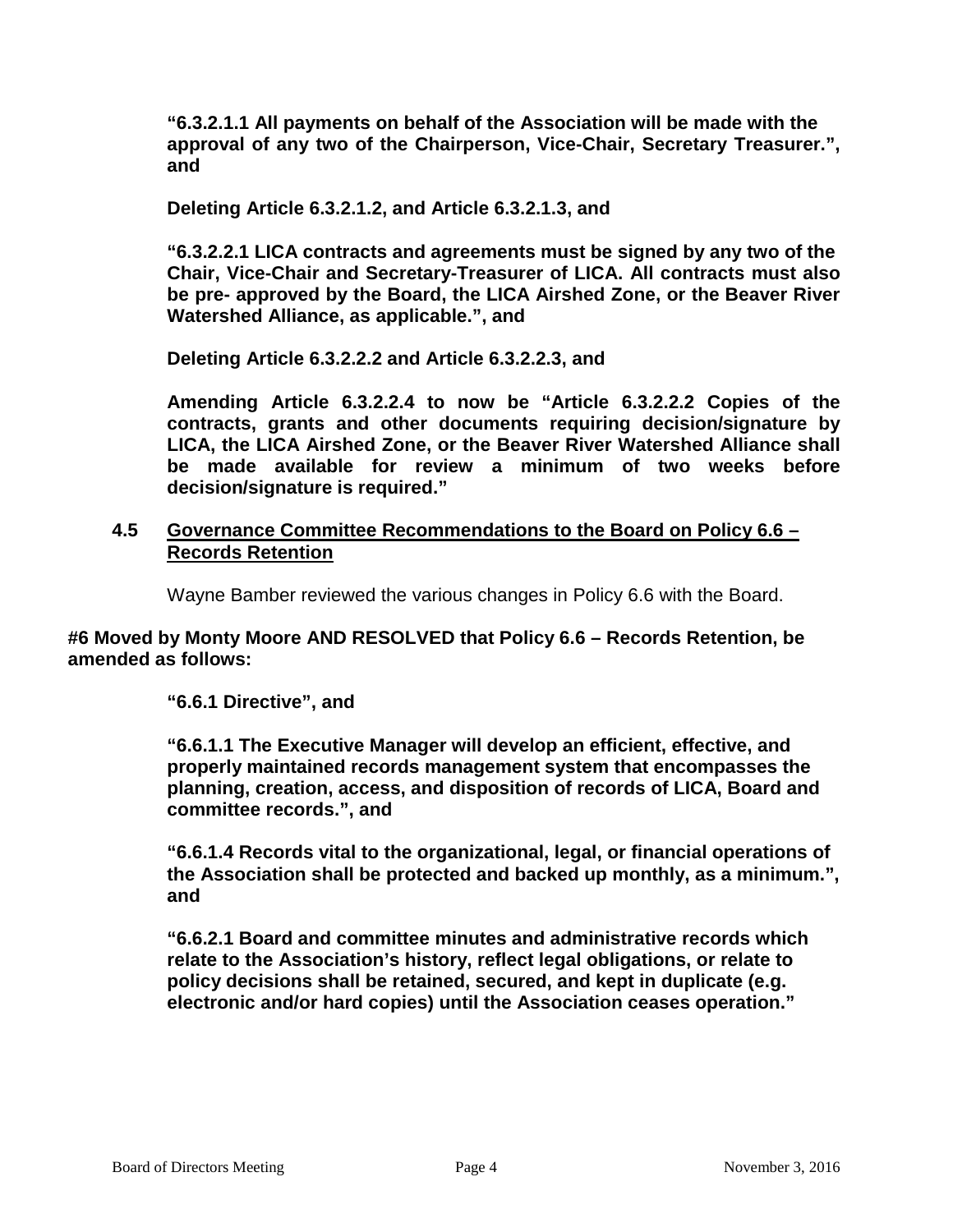### **4.6 Governance Committee Recommendations to the Board on Policy 6.12 – Rewards and Acknowledgement**

Wayne Bamber outlined the changes made in Policy 6.12 with the Board.

### **#7 Moved by Kristy Tetreau AND RESOLVED that Policy 6.12 – Rewards and Acknowledgment be amended as follows:**

**"6.12.1 Directive", and**

**"6.12.1.2 The Board shall acknowledge personal milestones in the lives of Board and committee members and staff.", and**

**Deleting current Article 6.12.2.2, Article 6.12.2.3, Article 6.12.2.4, Article 6.12.2.5, Article 6.12.2.6. , and**

**"Rename Article 6.12.2.7 to now be Article 6.12.2.2 Guest speakers, facilitators, and presenters may be presented with a gift in token of thanks." , and**

**"Add Article 6.12.2.3 All acknowledgements in excess of \$100.00 must have Board approval."** 

### **4.7 Governance Committee Recommendations to the Board on Bylaws Article 13**

Wayne Bamber presented Bylaw Article 13 with recommended changes.

### **#8 Moved by Wayne Bamber AND RESOLVED that Bylaw Article 13 be amended as follows:**

**"Article 13.1 The Association shall not borrow funds for any purpose, with two exceptions;**

• **One credit card account with a limit of \$10,000, which is used for administrative purposes. The designated administrator(s) shall have charge of the account. The account administrator(s) along with the authorized users, as appointed by the Board, shall have signing authority. The account statement shall be reviewed, approved and paid in full each month by the Chair, Vice-Chair and/or Secretary-Treasurer.**

It was noted that no one at the Board meeting took exception to the Table Officers' decision to make Arianne Crook and Monty Moore the authorized administrator and authorized users respectively.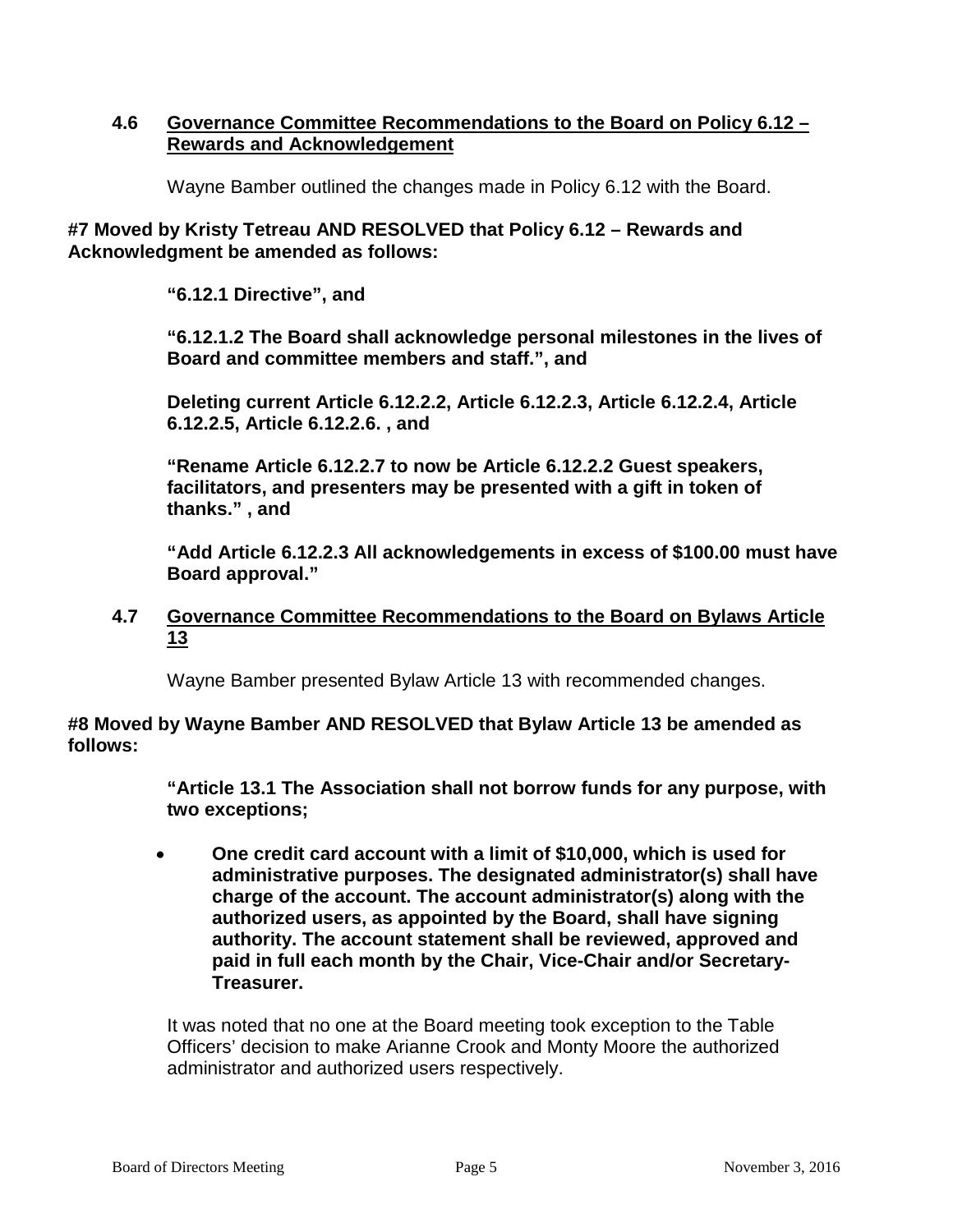**#9 Moved by Harold Ross AND RESOLVED that the Board bring the Governance Committee recommendations concerning Bylaw Article 13.1 to the next LICA Annual General Meeting.**

### **4.8 Governance Committee Further Recommendations to the Board**

Wayne Bamber detailed the reasons why Governance Committee felt hard copies of the Board manual was no longer practical.

It was agreed by the Board that thumb drives could be used to download and distribute the Board policy manual.

**#10 Moved by Darlene Gates AND RESOLVED that Motion #9 from the Governance Committee be amended to read:**

**#9 "Moved by Heather Harms AND RESOLVED that the Governance Committee forward the following recommendation to the Board of Directors, that LICA terminate the use of hard copy Board manuals, and unless otherwise requested, electronic copies will be used."**

**#11 Moved by Darlene Gates AND RESOLVED that the Board accept the recommendation by the Governance Committee to replace the heading Guidelines with the heading Directive across the Board manual.**

**#12 Moved by Darlene Gates AND RESOLVED that the Governance Committee continue to move forward to review the policy manual until completed.**

**#13 Moved by Darlene Gates AND RESOLVED that the Governance Committee review Bylaw Article 12.6 which states:**

> **"The Board may acquire, accept, solicit, or receive legacies, gifts, grants, settlements, bequests, endowments, and donations of any kind, for the purpose of furthering the objectives of the Association within Board policy."**

### **5. ITEMS FOR DISCUSSION ON UPCOMING DECISIONS**

#### **5.1 LICA Organizational Structure**

Andrea Woods quickly reviewed the flow chart with the Board indicating that she felt it was necessary to consult with a facilitator to review the Board restructuring.

The consensus was that a facilitator was not needed in order to proceed with the organizational restructuring.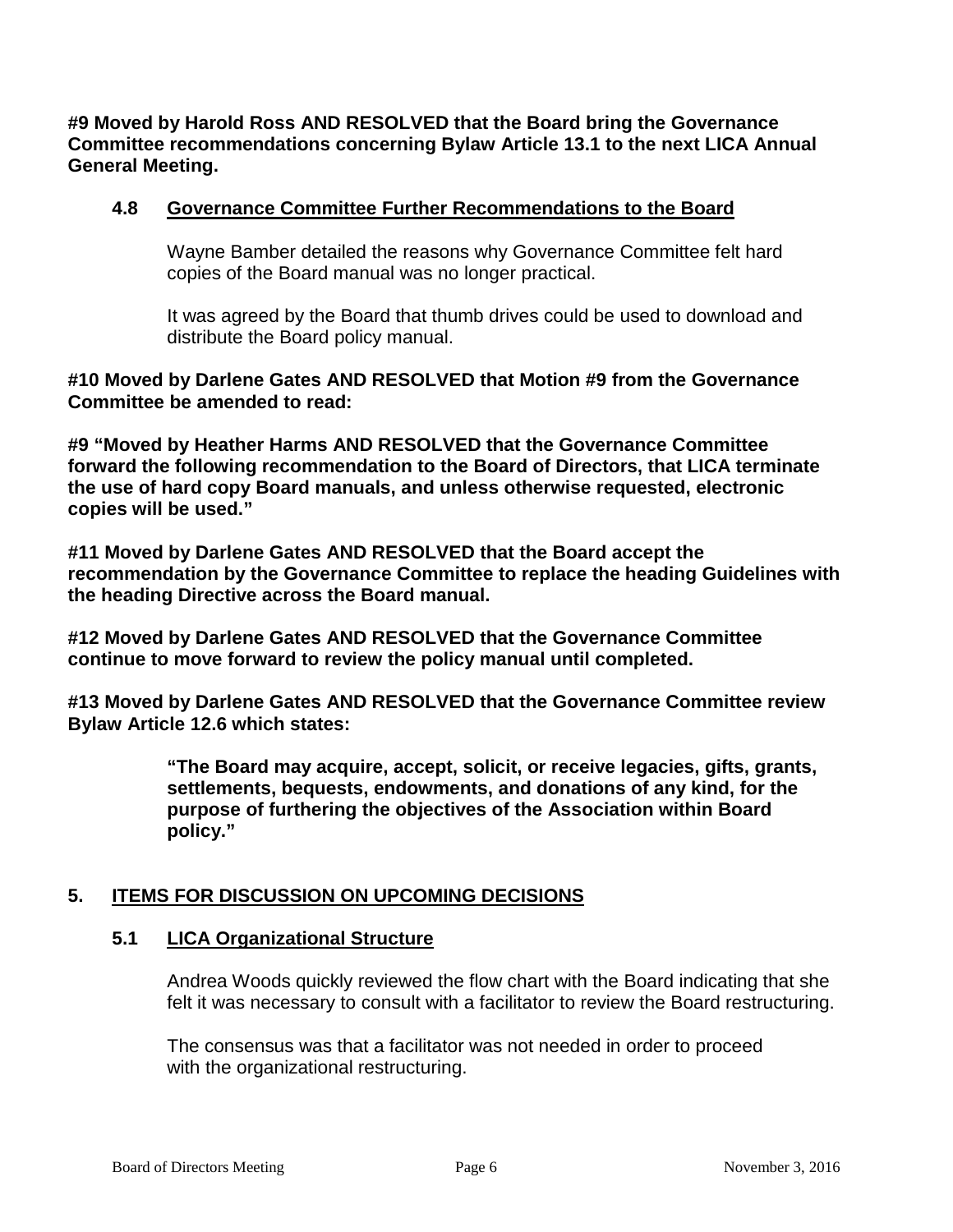Board members were asked to come prepared at the December 1<sup>st</sup> meeting to discuss the proposed changes and to look for key representations, while Kristy will look at the makeup of WPAC and Airshed boards.

### **5.2 Oil Sands Monitoring (OSM) Project Update**

# **5.2.1 OSM Report – October, 2016**

Michael indicated that changes are still in process with the transfer of OSM from AEMERA to Alberta Environment & Parks with AEP wanting to keep monitoring programs at status quo.

# **6. PRESENTATIONS**

### **6.1 Airshed Zone Report**

# **6.1.1 Airshed Zone Meeting Minutes of September 28, 2016**

The Airshed Zone Meeting Minutes of September 28, 2016 were reviewed by the Board of Directors.

### **6.1.2 Projects and Operations Update – October, 2016**

Michael provided an oral report on Airshed Projects and Operations to the Board of Directors.

### **6.2 BRWA Report**

### **6.2.1 Projects and Operations Update – October, 2016**

Colin Hanusz updated the Board on BRWA Projects and Operations while Chantelle Adams detailed BRWA's fall Education and Outreach programs.

### **6.2.2 BRWA Budget to AEP**

Colin Hanusz briefly addressed the BRWA budget to Alberta Environment and Parks submitted on October 17, 2016.

### **7. FOR INFORMATION ONLY (FIO)**

### **7.1 Board Chairperson's Report**

Chairperson Andrea Woods provided her report for October, 2016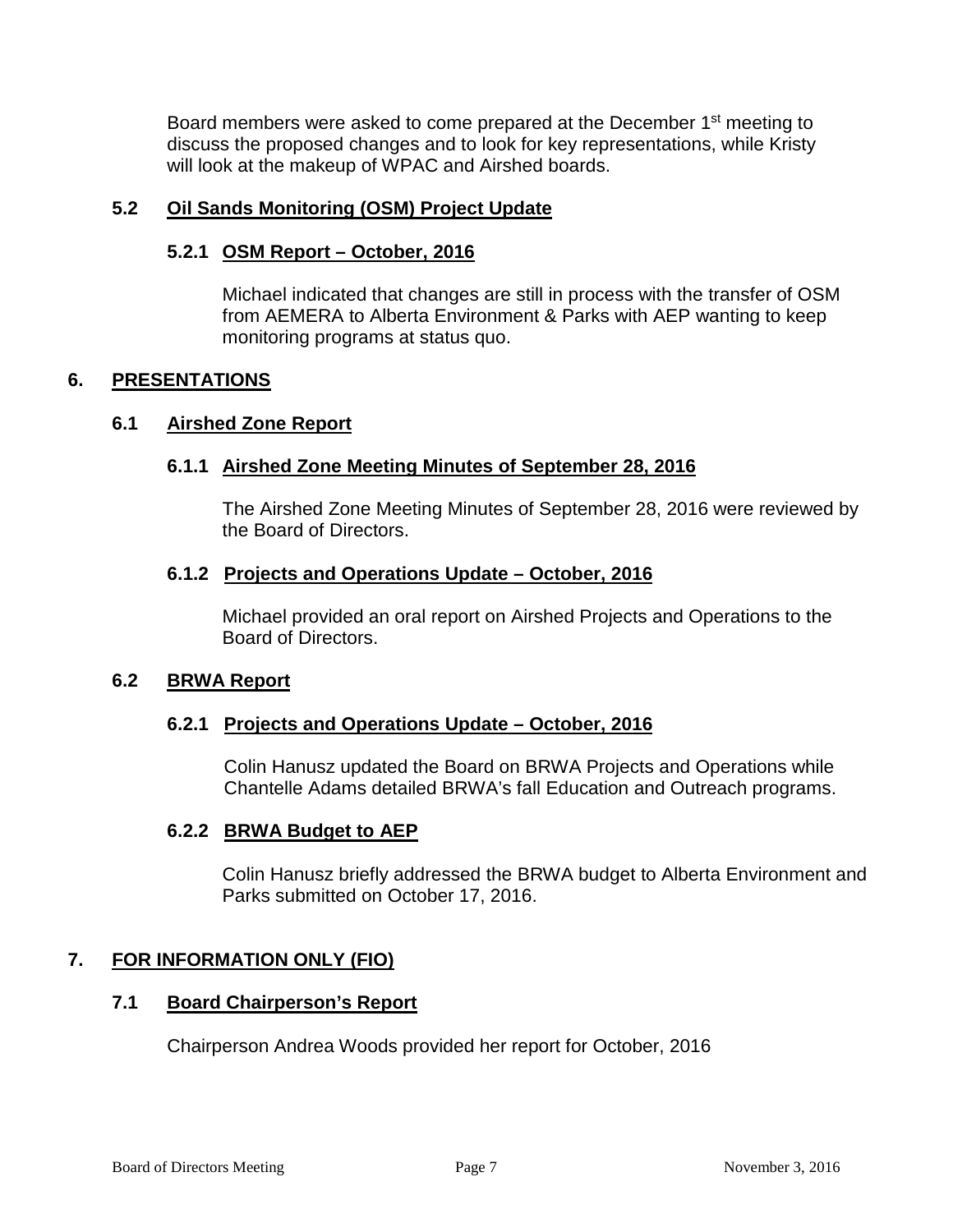# **7.2 Executive Manager's Report**

No Report.

# **7.3 Table Officers (TOs) Report**

No Report.

# **7.4 Education & Information Committee (EIC)**

### **7.4.1 Education & Information Meeting Minutes – October 19, 2016**

The EIC Minutes of October 19, 2016 were reviewed by the Board of Directors. **7.4.2 2016 Photo Contest Winners**

The Board was shown a brief slide show of the Adult and Youth winners of the Photo Contest.

### **7.5 Governance Committee (GC)**

### **7.5.1 Policy Awareness – Policy 5.9 – Committees**

The Board of Directors tabled Policy 5.9 – Committees and directed that the Governance Committee address this policy.

#### **7.6 Synergy Alberta**

The Board of Directors reviewed the submission to Synergy Alberta.

The Board was also informed that Colin Hanusz was no longer able to attend the Synergy Alberta conference.

**#14 Moved by Dana Swigart AND RESOLVED that Chantelle Adams be authorized to attend the Synergy Alberta Conference in Calgary from November 7 – 8, 2016 in lieu of Colin Hanusz.**

### **7.7 Treasurer's Report**

### **7.7.1 Accounts Receivable Report to October 25, 2016**

The Board of Directors reviewed the Accounts Receivable Report to October 25, 2016.